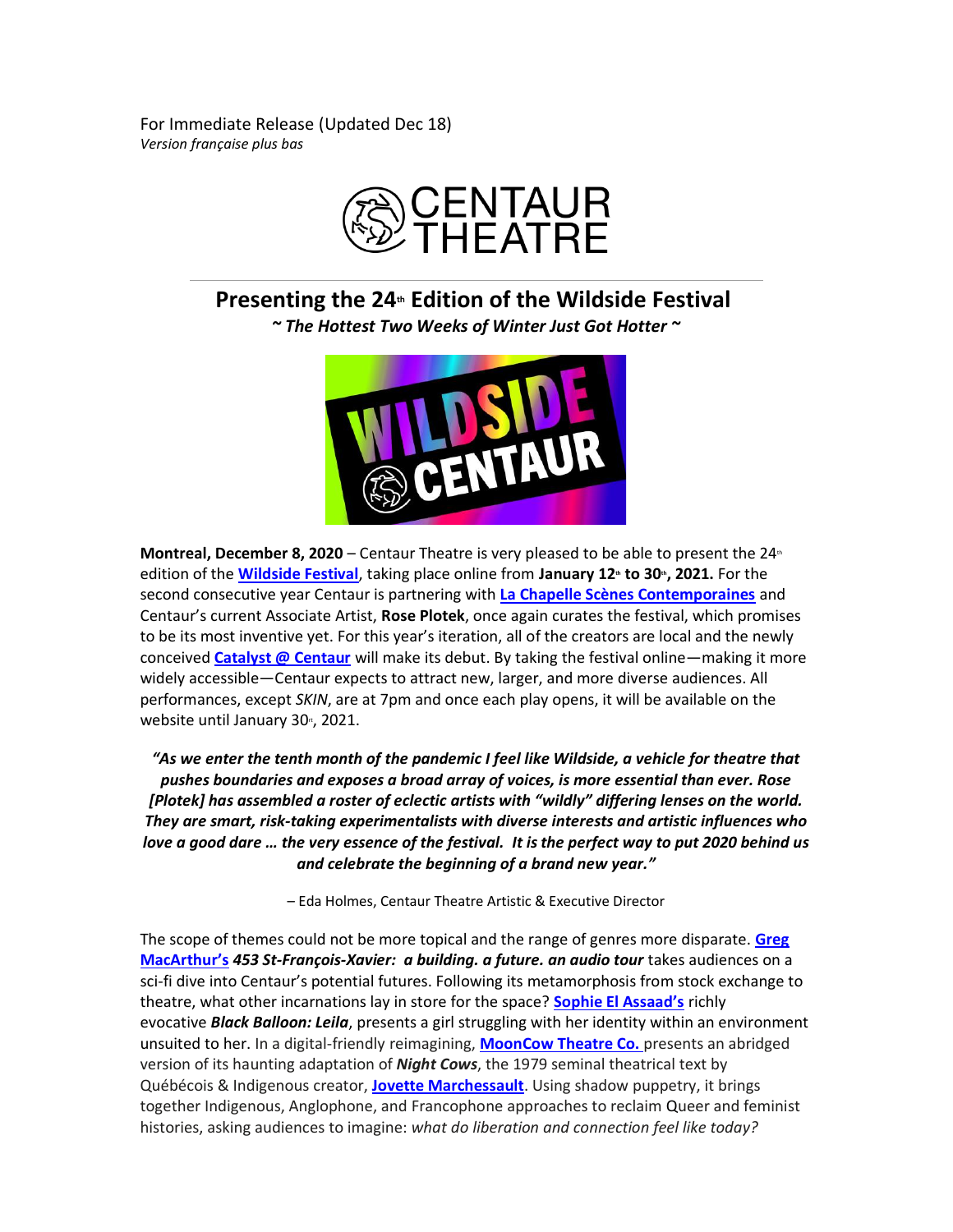Montreal newcomer, **Todd Houseman**, and artistic partner, **Lady Vanessa Cardona**, subvert the idea of 'red face' with a freshly condensed cabaret of their 2018 play, *Whiteface*, a satire integrating movement and mask to un-mask the complexities of Indigenous appropriation. The always surprising **[Leslie Baker](http://www.thebakerylaboulangerie.com/who-1)** returns to Wildside, teaming up with trailblazers **[PWM](https://www.playwrights.ca/)**'s **Emma Tibaldo** and **[Scapegoat Carnivale](https://www.scapegoatcarnivale.com/scapegoatcarnivaleabout)**'s **Joseph Shragge,** to create **[The Bakery's](http://www.thebakerylaboulangerie.com/)** *SKIN*, an imaginative examination of the satisfaction of living, inspired by a two thousand year old text and a photo of a doorway. *SKIN* is co-presented with La Chapelle Scènes Contemporaines and is the only Wildside production that will broadcast a different episode every night and incorporate live performance.

*"Our priority this year was to support local artists whose livelihoods have come to abrupt halt. Rather than sending out a national call for submissions, I approached theatre makers whose work resonates with Wildside, asking them to create whatever they wanted in relation to what's happening in the world right now. Some pieces are very short and others are still in development, but all of them are exceedingly relevant and definitely outside the box! It's really exciting for the artists and the audiences, all the more because of the present dearth of live theatre."*

- Rose Plotek, Centaur Theatre Associate Artist & Wildside Festival Curator

#### **BONUS Events**

An online festival provides a window for Centaur to enhance the Wildside audience experience. Before the premiere presentation of each of the five plays, Ms. Plotek will chat with the play's creator(s) in a live pre-show interview, available for viewing that night only.

#### **NEW This Year**

Montreal's creative community is expanding rapidly; more opportunities for diverse creators to try new things, receive professional artistic support, and a platform to showcase their work are greatly needed. **[Catalyst @ Centaur](https://centaurtheatre.com/shows/catalyst-centaur/)** is Centaur's step toward addressing those needs. **Catalyst @ Centaur** will dominate both the **Saturday January 23rd** and **Sunday January 24th** at **2PM** to present four artists from various cultural and artistic disciplines each evening, reading excerpts from their plays-in-progress. Ms. Plotek will also animate a Q&A after each reading.

The eight artists are: former Urban Tales playwright, **Marie Barlizo** (*Unang Pasko Sa Montreal,*  [translation: *First Christmas in Montreal]*); Swedish ex-pat, actor, writer and Dawson College Professional Theatre graduate, **Nils Svensson-Carell**; b-boy, performance creator and now playwright, **Charles Gao**; actor, playwright, book writer, composer/lyricist, dramaturg, and director, **Germaine Konji**; actor and theatre creator, **Alexandra Laferrière**; trans disabled writer, performer and organizer, **seeley quest**; contributor to the feminist festival, Revolution They Wrote, as well as a PWM and Imago *Artista* mentee, **No one**; and actor **Amelia Sargisson**, seen on Centaur's stage last season in the META-nominated performance of Eve in *Paradise Lost*.

Tickets: The entire online festival is free. Audiences can go to [CentaurTheatre.com](https://centaurtheatre.com/).

# **#Wildside2021 #CentaurGoWild** Wildside Festival 2021 Line-up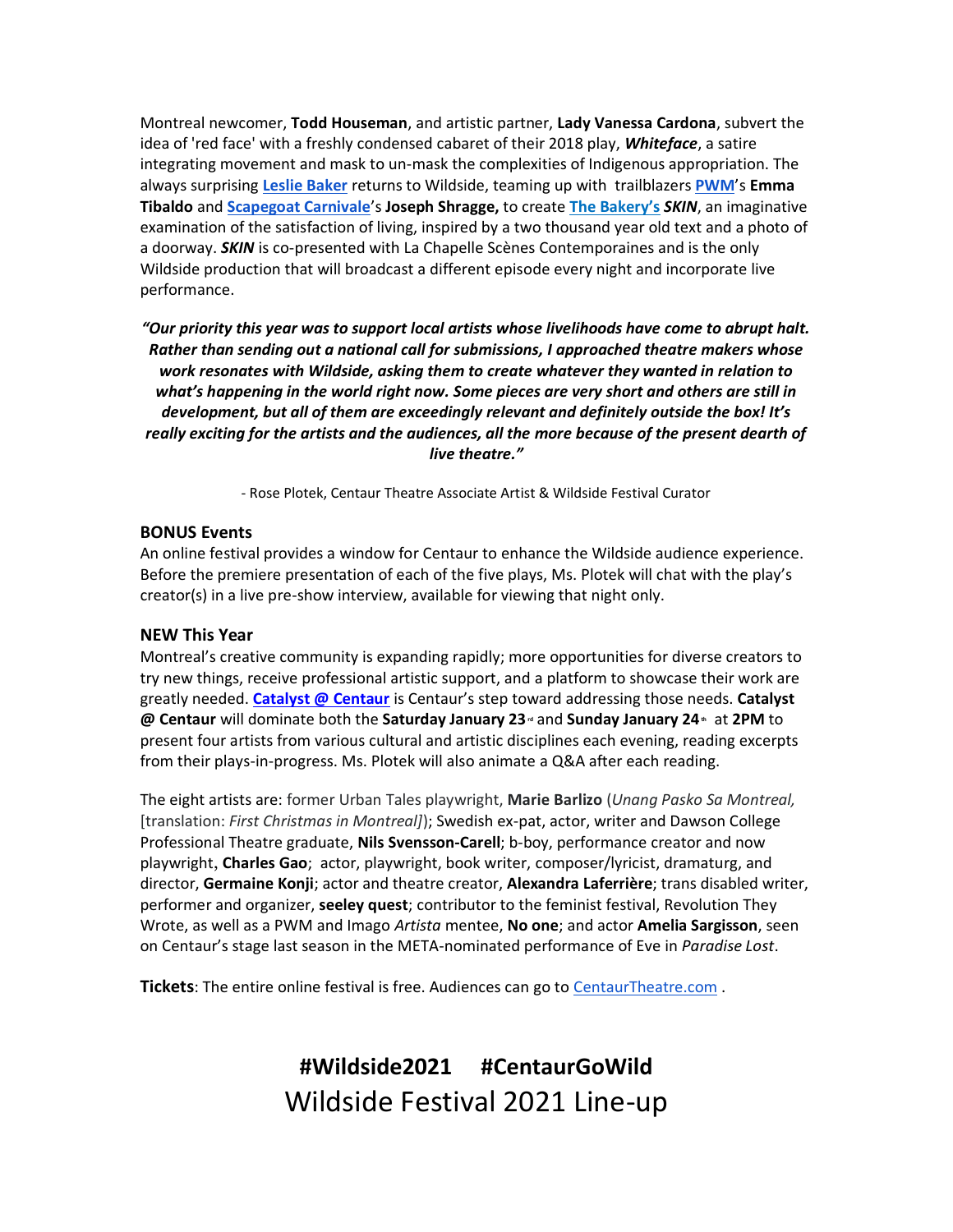### **SKIN**

Produced by The Bakery Co-Presented by La Chapelle Scenes Contemporaines and Centaur Theatre Director, Creator, Collaborator Performer: Leslie Baker Co-Creator, Collaborator Performer: Emma Tibaldo Co-creator: Joseph Shragge Set & Costume Designer: Peter Bottazzi Composer: Michael Leon Video Design and Technology: Emily Soussana & Andrew Scriver of potatoCakes\_digital Lighting Designer: Howard Mendelsohn Sound Designer: Peter Cerone Lighting Design Consultant: Luc Prairie Prop Designer: Michel Richard Collaborator Performers: Burcu Emeç, Carina Rose and Dean Makarenko Dramaturgical Support: Sarah Elkashef Band: Paule Girardin, Kevin Komoda, Michael Leon Production and Stage Management: Merissa Tordjman **Premiere: Monday, January 18 at 8pm\***

Inspired by a photograph of a partially illuminated door and Seneca's famous essay *On the Shortness of Life* (49 AD), *SKIN* is a dreamlike reflection on the value and duration of human existence. The play explores the theme of the satisfaction of living, through formally distinct segments, each one proposing a singular scenographic universe. Conceived and directed by Leslie Baker, co-created with Emma Tibaldo and Joseph Shragge, initially developed through PWM's Interdisciplinary Writers Lab (2015), *SKIN* continues to be developed with the support of Playwrights' Workshop Montreal, with development support from **[Aluna Theatre's](https://www.alunatheatre.ca/)** *CAMINOS* Festival (Toronto, 2017), and digital creation residencies at both **[Maison de la Culture Notre](https://montreal.ca/en/places/maison-de-la-culture-notre-dame-de-grace-botrel)  [Dame de Grace](https://montreal.ca/en/places/maison-de-la-culture-notre-dame-de-grace-botrel)** and Centaur Theatre (2020).

*\** From January 18 through 21, a different episode of *SKIN* will be presented live each night at 8pm. They will be repeated in the same order from January 25 through 28 and a final compilation of all four episodes will be online for January 29 & 30. See *[website](https://centaurtheatre.com/whats-on/wildside-festival/?utm_source=pressrelease&utm_medium=web&utm_campaign=wildside&utm_term=&utm_content=)* for details.

# **The Whiteface Cabaret**

Produced by Whiteface Productions Created & Performed by Lady Vanessa Cardona & Todd Houseman **Premiere: Tuesday, January 12 at 7pm**

**"Whiteface** *is a biting commentary about appropriation of Indigenous culture, colonization and the search for identity amid a backdrop of trauma, and if that's not enough to sell you on it, it is also hilarious!"*

- Frances Koncan, 2018 Winnipeg Free Press review of full play, *Whiteface*

A spinoff of the play, *Whiteface*, by the same creators, *The Whiteface Cabaret* is a narrative about appropriation, a digital performance featuring masks, dance, existential dread and more! This cross-continental collaboration will be beamed right into living rooms to dazzle viewers with its performance of race and politics.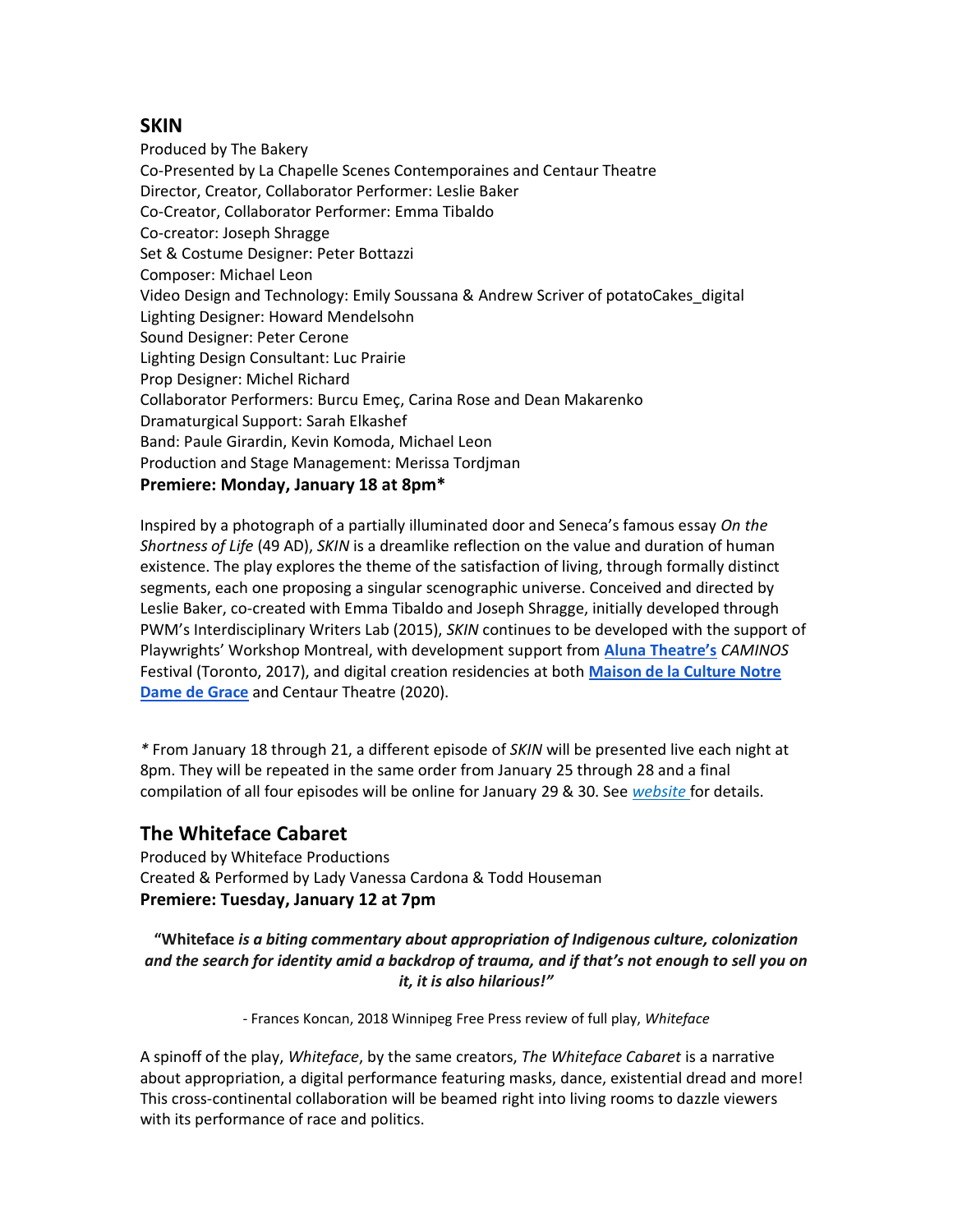# **Black Balloon: Leila**

Produced by NUAJ Written, Directed and Designed by Sophie El Assaad, adapted from the original text *La Passion de Jeanne d'Arc* by Carl Theodor Dreyer & Joseph Delteil Lighting Designer: Darah Miah Costume Designer: Sophie El Assaad Projection Designer: Adam Walters Co-choreographers: Nasim Lootij, Maria Marsli & Meagan Schroeder Production Assistant: Darah Miah Performers: Chadia Kikondjo, Maria Marsli, Kimia Pourazar & Meagan Schroeder **Premiere: Wednesday, January 13at 7pm**

### *"There is great potential in this magical piece, and is decidedly my top personal pick at the inaugural Portico Project"*

- Camila Fitzgibbon, 2020 Montreal Theatre Hub review of Centaur's Portico Project production

Struggling with her identity, Leila dreams of an alternate reality; one where she is removed from her disillusioned state to a place where she can reclaim her mind, body and self worth. Inspired by Carl Theodor Dreyer's 1928 film, *La Passion de Jeanne d'Arc*.

Leila *is a poetic adaptation of a larger piece in development called* Black Balloon*, which is produced with support from*  the Government of Québec, the City of Montréal as part of l'Entente sur le développement culturel de Montréal, and *the Canada Council for the Arts.* Black Balloon *has been in development since 2017 through Playwright's Workshop Montreal's Young Creator's Unit and has been awarded creative residency through the MAI's Alliance program for the years 2019-2021.*

# **453 St-François-Xavier: a building. a future. an audio tour**

Written by Greg MacArthur Sound Designer, Audio Production: Jesse Ash Performer: To be confirmed **Premiere: Thursday, January 14 at 7pm**

This is a place. This is a space. This is a future. Listen. I'm gonna tell you things. I'm a voice from the future. I'm like a jellyfish. You can't see me but I'm here. I can move through things. I can float through time and space. Don't worry. I'm nothing to be afraid of. I don't bite. Come here. Come here.

# **Night Cows**

Produced by MoonCow Theatre Co. Original Text: Jovette Marchessault English Translation: Yvonne M. Klein Director, Producer, Script Adaptation, Puppet Design & Construction: Katey Wattam Audio Performer, Script Adaptation: Eléonore Lamothe Composer, Dramaturg: Rosie Long Decter Video & Sound Editor: Hannah Kirby Puppetry Consultant: Myrna Wyatt-Selkirk Puppet Design: Anna Jane McIntyre & Sophie Marisol Puppeteer, Puppet Design & Construction: Alexandra Montagnese **Premiere: Friday, January 15 at 7pm**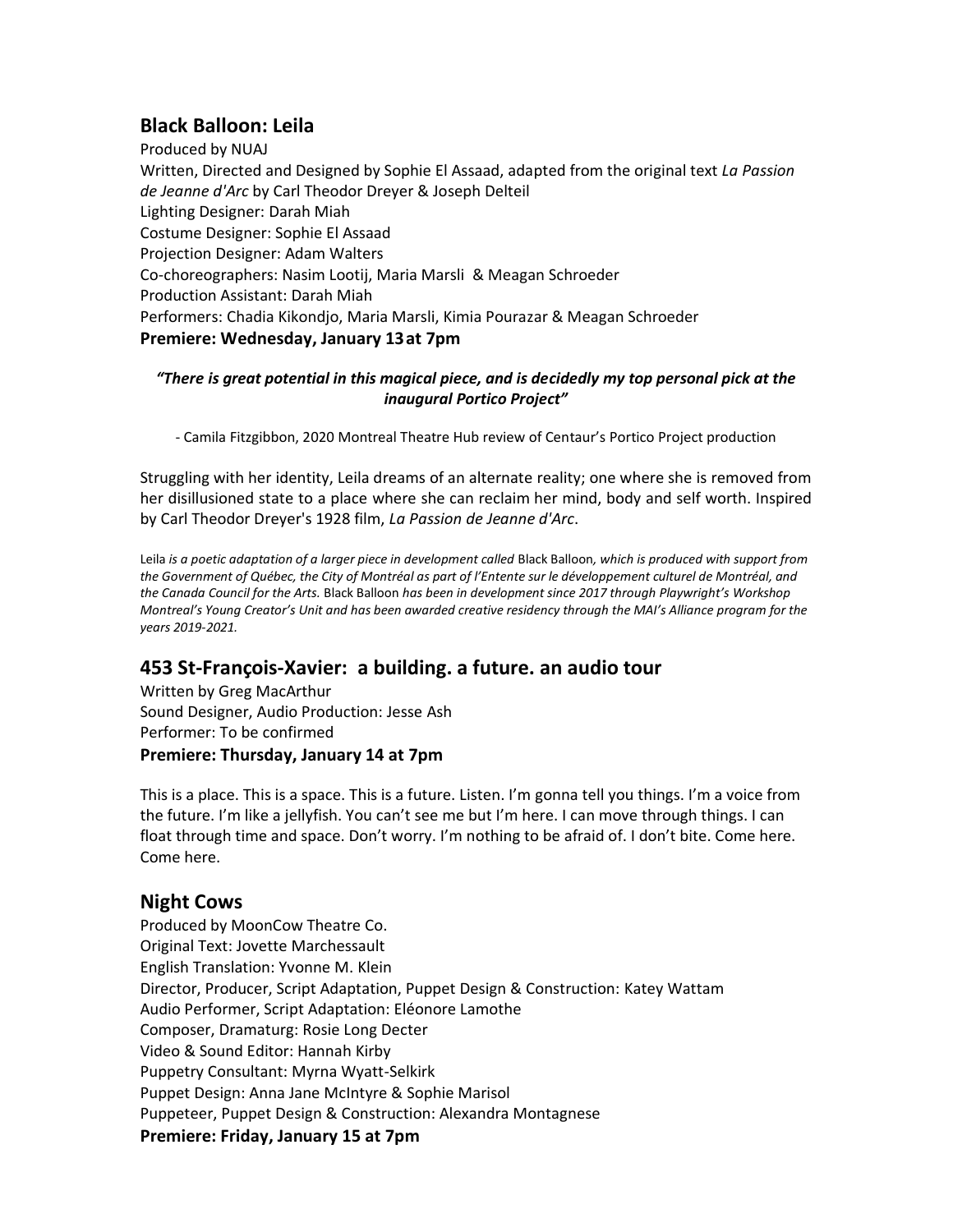### **31/2 out of 4 stars**

### *"The emphasis on the wisdom of non-human animals reflects Marchessault's mixed Indigenous/settler heritage, which Wattam shares: this production's foregrounding of that knowledge and its commitment to a fully embodied feminism make it feel like a play for today."*

- Karen Fricker, 2019 Toronto Star review of full *Night Cows* production

A Queer feminist fantasia that blurs the lines between human and animal, mother and daughter, sky and earth; inviting audiences into the milky ecstasy of liberation. A movement poem. It begins at dusk. A *vachette* describes how her mother removes the shackles of the day and society, transforming into a sensual, grotesque, night cow. Her mother opens herself in two, she splits herself in four expanding into the milky way; her daughter riding her back as they go to wake the crows.

-30-

### **Media contact :**

Eloi Savoie Communications and Marketing Manager Centaur Theatre Company [eloi@centaurtheatre.com](mailto:eloi@centaurtheatre.com)

Canada S for the Arts du Canada Council Conseil des arts





Montréal器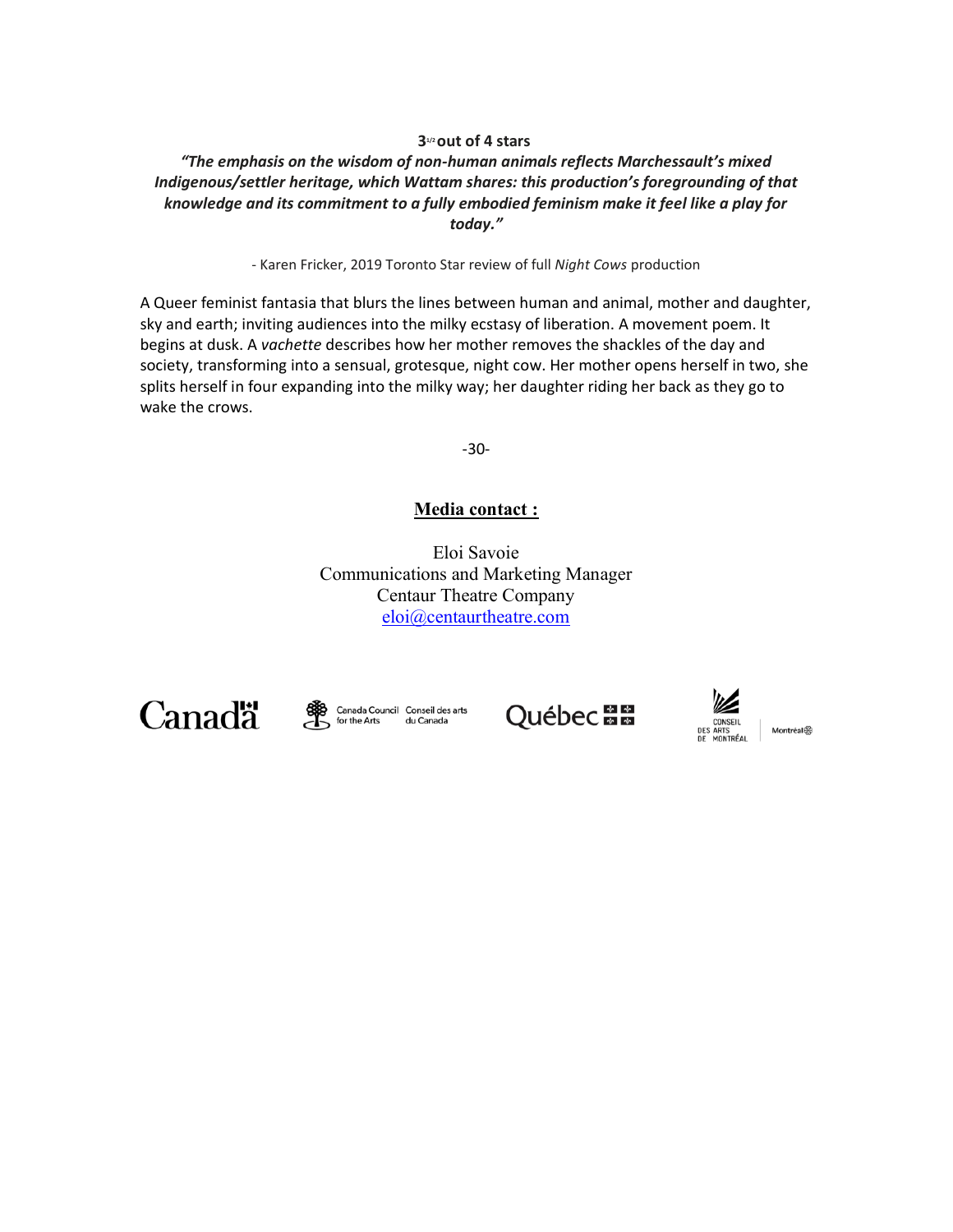Version anglaise plus haut

Pour diffusion immédiate (mise à jour du 18 décembre)



### *Wildside : intrépide, inspirant et plus risqué que jamais. Le Wildside 2021 aura lieu comme prévu*



# **24<sup>e</sup> édition du Festival Wildside**

### **~ Encore plus de mordant pendant les deux semaines les plus chaudes de l'hiver! ~**

**Mo[n](https://centaurtheatre.com/fr/programmation/wildside-festival/)tréal, le 8 décembre 2020.** – Le théâtre Centaur est ravi de pouvoir présenter la 24 édition **[Festival Wildside](https://centaurtheatre.com/fr/programmation/wildside-festival/)**, en ligne, du **12 au 30 janvier 2021.** Pour la deuxième année consécutive, le Centaur s'associe à **[La Chapelle Scènes Contemporaines](https://lachapelle.org/fr)** et l'artiste associée du Centaur, **Rose Plotek**, en est la commissaire. Cette édition promet d'être la plus novatrice à ce jour. Tous les créateurs à l'affiche sont d'ici et la toute nouvelle initiative **[Catalyst @ Centaur](https://centaurtheatre.com/fr/shows/catalyst-centaur/)** fera ses débuts. Présenté en ligne, le festival sera plus accessible que jamais. Le Centaur espère ainsi attirer un nouvel auditoire, plus vaste et plus varié. Toutes les prestations, sauf SKIN, seront diffusées à 19 h et pourront être vues en rattrapage jusqu'au 30 janvier 2021.

*« Alors que nous entrons dans le dixième mois de la pandémie, j'ai le sentiment que le Wildside, un véhicule pour le théâtre qui repousse les limites et met en vitrine un large éventail de voix, est plus essentiel que jamais. Rose [Plotek] a rassemblé un groupe d'artistes éclectiques qui ont une vision "férocement" différente du monde. Ce sont des créateurs intelligents et fonceurs, aux préférences et influences artistiques variées aimant oser… l'essence même du festival. C'est le moyen idéal de mettre l'année 2020 derrière nous et de célébrer le début d'une toute nouvelle année. »*

*– Eda Holmes, directrice artistique et exécutive du Centaur*

L'étendue des thèmes ne pourrait être plus actuelle et l'éventail des genres plus hétéroclite. La production de **[Greg MacArthur](https://en.wikipedia.org/wiki/Greg_MacArthur)** *453 St-François-Xavier: a building. a future. an audio tour* plongera le public dans une aventure de science-fiction où il explorera les futurs alternatifs du Centaur. Place boursière métamorphosée en théâtre, quelle autre incarnation pourrait prendre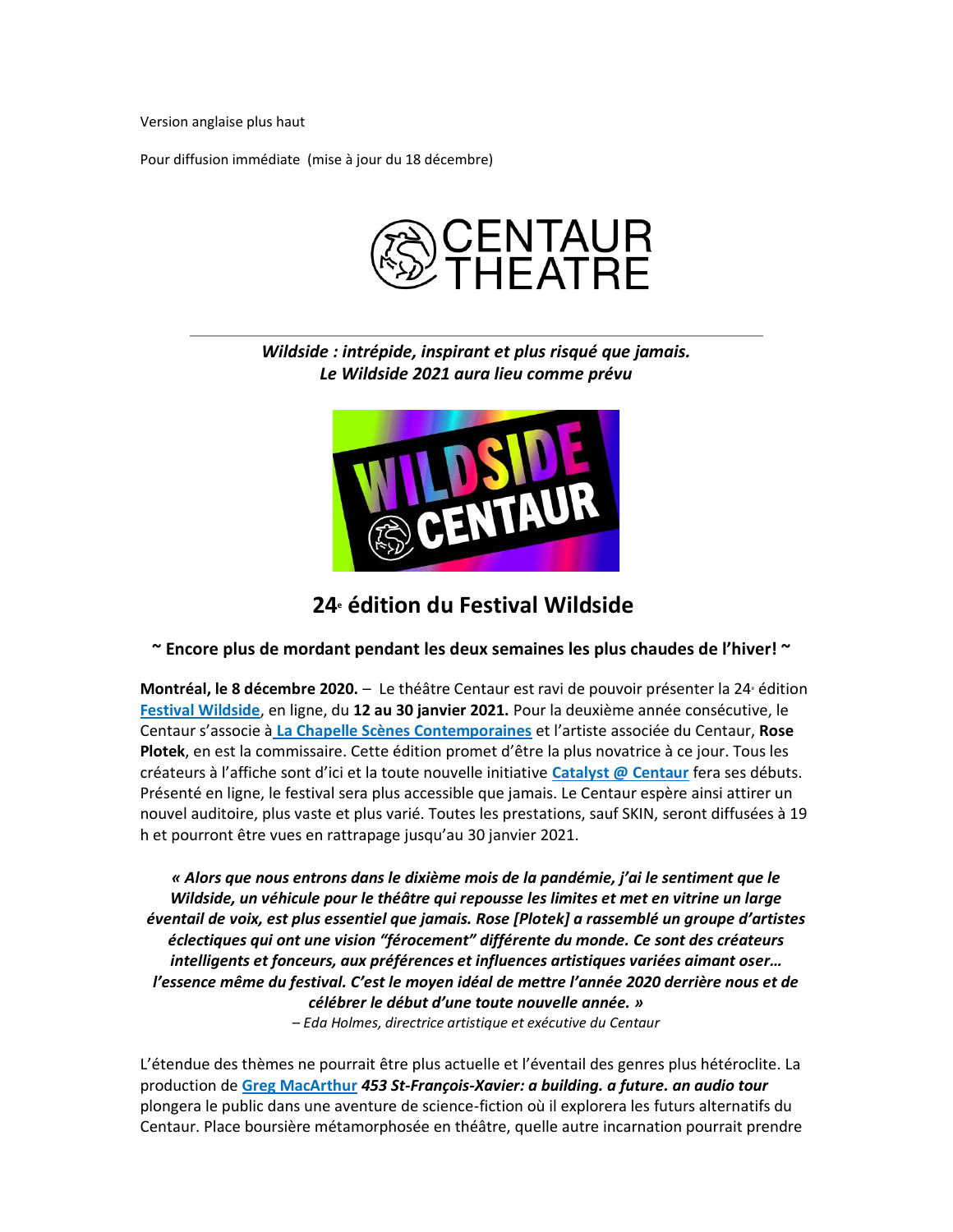cet espace? Irrésistiblement évocatrice, la pièce de **[Sophie El Assaad](https://sophieelassaad.com/)** *Black Balloon: Leila* met en scène une jeune femme peinant à forger son identité dans un environnement qui n'est pas fait pour elle. **[MoonCow Theatre Co.](https://www.facebook.com/mooncowtheatreco/)** présente une version abrégée réinventée pour le Web de son obsédante adaptation de *Night Cows,* (version anglaise de *Les Vaches de nuit*) le texte théâtral fondateur de la créatrice québécoise autochtone **[Jovette Marchessault](https://www.thecanadianencyclopedia.ca/fr/article/marchessault-jovette)** écrit en 1979. Au moyen d'ombres chinoises, les perspectives autochtones, anglophones et francophones sont réunies pour se réapproprier des histoires queers et féministes, demandant au public d'imaginer à quoi ressemblent la libération et la connexion aujourd'hui. Récemment installés à Montréal, **Todd Houseman**, et sa partenaire artistique, **Lady Vanessa Cardona**, subvertissent l'idée de « peau rouge » avec une nouvelle version cabaret abrégée de leur pièce de 2018, *Whiteface,* une satire intégrant le mouvement et les masques pour démasquer les complexités de l'appropriation autochtone. La toujours surprenante **[Leslie Baker](http://www.thebakerylaboulangerie.com/who-1)** prend à nouveau part au Wildside, avec deux figures de proue, **Emma Tibaldo** de **[PWM](https://www.playwrights.ca/)** et Joseph Shragge de **[Scapegoat Carnivale](https://www.scapegoatcarnivale.com/scapegoatcarnivaleabout)**, pour monter la production *SKIN* de la compagnie théâtrale **[The Bakery](http://www.thebakerylaboulangerie.com/)**. Cette pièce, inspirée par un texte vieux de deux milles ans et de l'image d'un portail, pose un regard original sur la satisfaction de vivre. *SKIN* est présentée en collaboration avec La Chapelle Scènes Contemporaine et est la seule production du Wildside qui diffusera un épisode différent chaque soir présenté en direct.

*« Notre priorité cette année était de soutenir les artistes locaux qui ont brusquement dû cesser de travailler. Plutôt que d'envoyer un appel de propositions national, j'ai approché des créateurs de théâtre d'ici dont le travail résonne avec le Wildside, leur demandant de créer ce qu'ils voulaient en relation avec ce qui se passe dans le monde actuellement. Certaines pièces sont très courtes et d'autres sont encore en création, mais toutes sont extrêmement pertinentes et assurément hors des sentiers battus! C'est vraiment emballant pour les artistes et le public, particulièrement devant la rareté des arts de la scène en ce moment. » – Rose Plotek, artiste associée du Centaur et conservatrice du Festival Wildside*

#### **Activités complémentaires**

Tenir le festival en ligne donne l'occasion au Centaur de bonifier l'expérience des festivaliers. Avant la première diffusion de chacune des cinq pièces, Mme Plotek échangera avec les créateurs; l'entretien pourra être vu ce soir-là seulement.

#### **NOUVEAU cette année**

La communauté de créateurs de Montréal grandit sans cesse; il est essentiel d'offrir aux divers créateurs davantage d'occasions d'essayer de nouvelles choses, de recevoir le soutien d'artistes professionnels et de mettre à leur disposition une plateforme pour présenter leur travail[.](https://centaurtheatre.com/fr/shows/catalyst-centaur/) **[Catalyst @ Centaur](https://centaurtheatre.com/fr/shows/catalyst-centaur/)** se veut une façon de répondre à ces besoins. Le **samedi 23 janvier** et le **dimanche 24 janvier à 14h**, **Catalyst @ Centaur** envahira le Wildside pour présenter quatre artistes issus de diverses cultures et disciplines qui liront des extraits de leurs pièces en création. Rose Plotek animera par la suite une causerie.

Les huit artistes à l'affiche sont : **Marie Barlizo**, ancienne dramaturge de *Urban Tales (Unang Pasko Sa Montreal,* [traduction : *Premier Noël à Montréal*]); **Nils Svensson-Carell**, acteur d'origine suédoise, écrivain et diplômé en théâtre du Collège Dawson; **Charles Gao**, b-boy, créateur de spectacles devenu dramaturge; **Germaine Konji**, actrice, dramaturge, autrice, compositrice et parolière, conseillère dramaturgique et metteure en scène; Alexandra Laferrière, actrice et créatrice de théâtre; l'écrivain, **seeley quest**, dramaturge, interprète, activiste trans et personne handicapée; **No one**, qui collabore au festival féministe, Revolution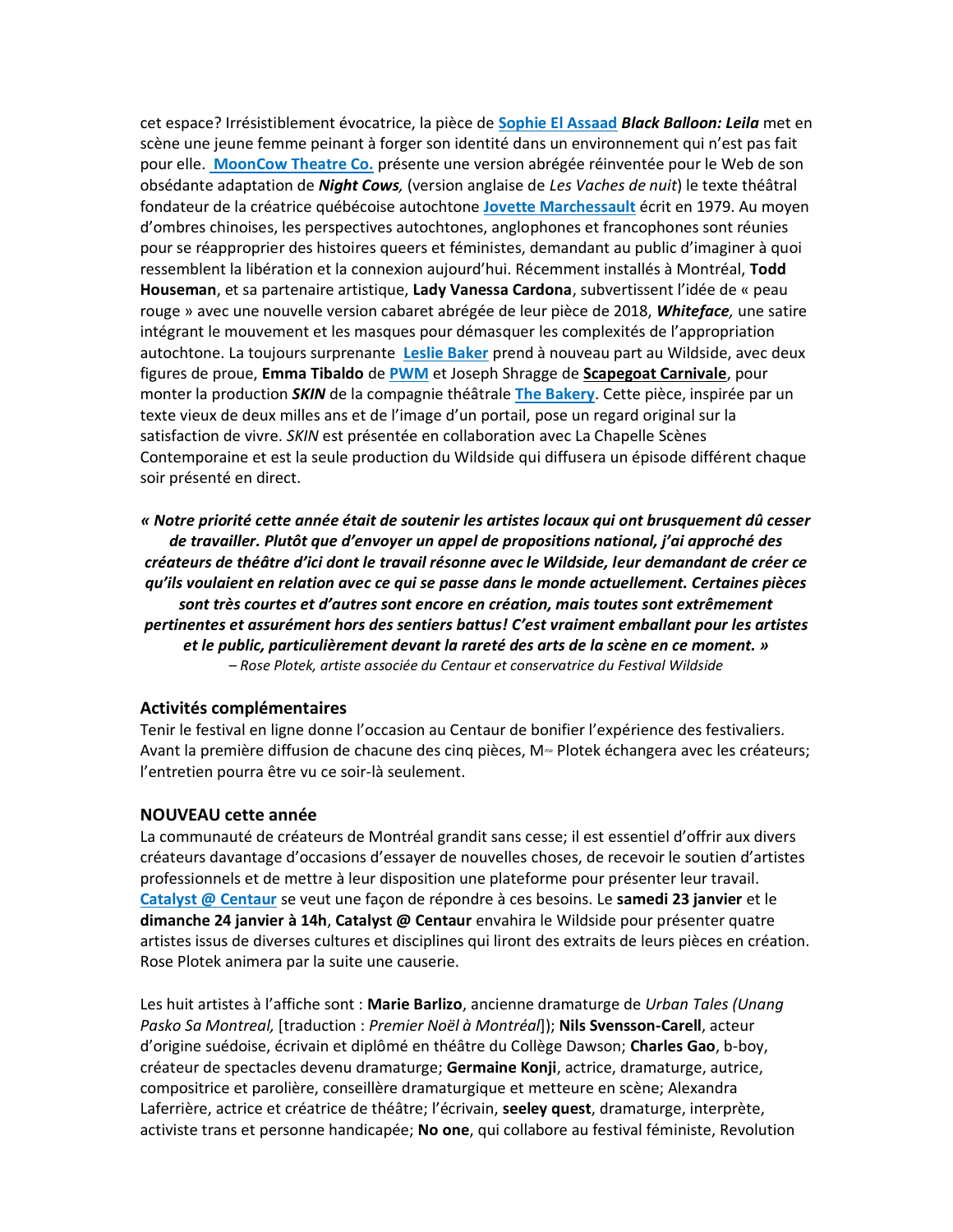They Wrote, et participe aux programmes de mentorat au sein de PWM et Artista d'Imago; et l'actrice **Amelia Sargisson**, en nomination pour un prix META pour son interprétation d'Ève dans *Paradise Lost* au Centaur la saison dernière.

**Billets :** Toutes les présentations sont en ligne et GRATUITES au [CentaurTheatre.com](https://centaurtheatre.com/fr/) .

# *#Wildside2021 #CentaurGoWild*

# Programmation du Festival Wildside 2021

### **SKIN**

Production de The Bakery Co-présentation de La Chapelle Scènes Contemporaines et Théâtre Centaur Direction, création et interprète collaboratrice : Leslie Baker Co-création, interprète collaboratrice : Emma Tibaldo Co-création : Joseph Shragge Conception de décors et costumes : Peter Bottazzi Musique originale : Michael Leon Conception vidéo et technologie : Emily Soussana et Andrew Scriver de potatoCakes\_digital Conception des éclairages : Howard Mendelsohn Conception sonore : Peter Cerone Consultation pour la conception des éclairages : Luc Prairie Conception des accessoires : Michel Richard Interprètes collaborateurs : Burcu Emeç, Carina Rose et Dean Makarenko Conseil dramaturgique : Sarah Elkashef Groupe musical : Paule Girardin, Kevin Komoda, Michael Leon Direction de production et régie: Merissa Tordjman *Première : Lundi 18 janvier à 20h\**

Inspirée par la photographie d'une porte partiellement éclairée et du célèbre essai, *Sur la brièveté de la vie* (49 apr. J.-C.) du philosophe Sénèque, *SKIN* est une réflexion onirique sur la valeur et la durée de l'existence humaine. La pièce explore le thème de la satisfaction de vivre à travers des segments formellement distincts, chacun proposant un univers scénographique singulier. Conçue et dirigée par **Leslie Baker**, co-créée avec **Emma Tibaldo** et **Joseph Shragge**, la pièce a d'abord été créée dans le cadre des ateliers d'écriture interdisciplinaires du PWM en 2015. *SKIN c*ontinue à être développée grâce au soutien de Playwrights' Workshop Montreal et du Festival CAMINOS du **[Aluna Theatre](https://www.alunatheatre.ca/)** (Toronto, 2017), et des résidences de création numérique de la **[Maison de la Culture Notre-Dame-de-Grâce](https://montreal.ca/en/places/maison-de-la-culture-notre-dame-de-grace-botrel)** et du théâtre Centaur en 2020.

*\*Du 18 au 21 janvier, un épisode différent de SKIN sera présenté chaque soir en direct à 20 h. Ces quatre épisodes seront présentés dans le même ordre du 25 au 28 janvier, à 20h et une compilation finale des 4 épisodes sera présenté en ligne les 29 et 30 janvier.* 

*Voir le site web pour les détails.*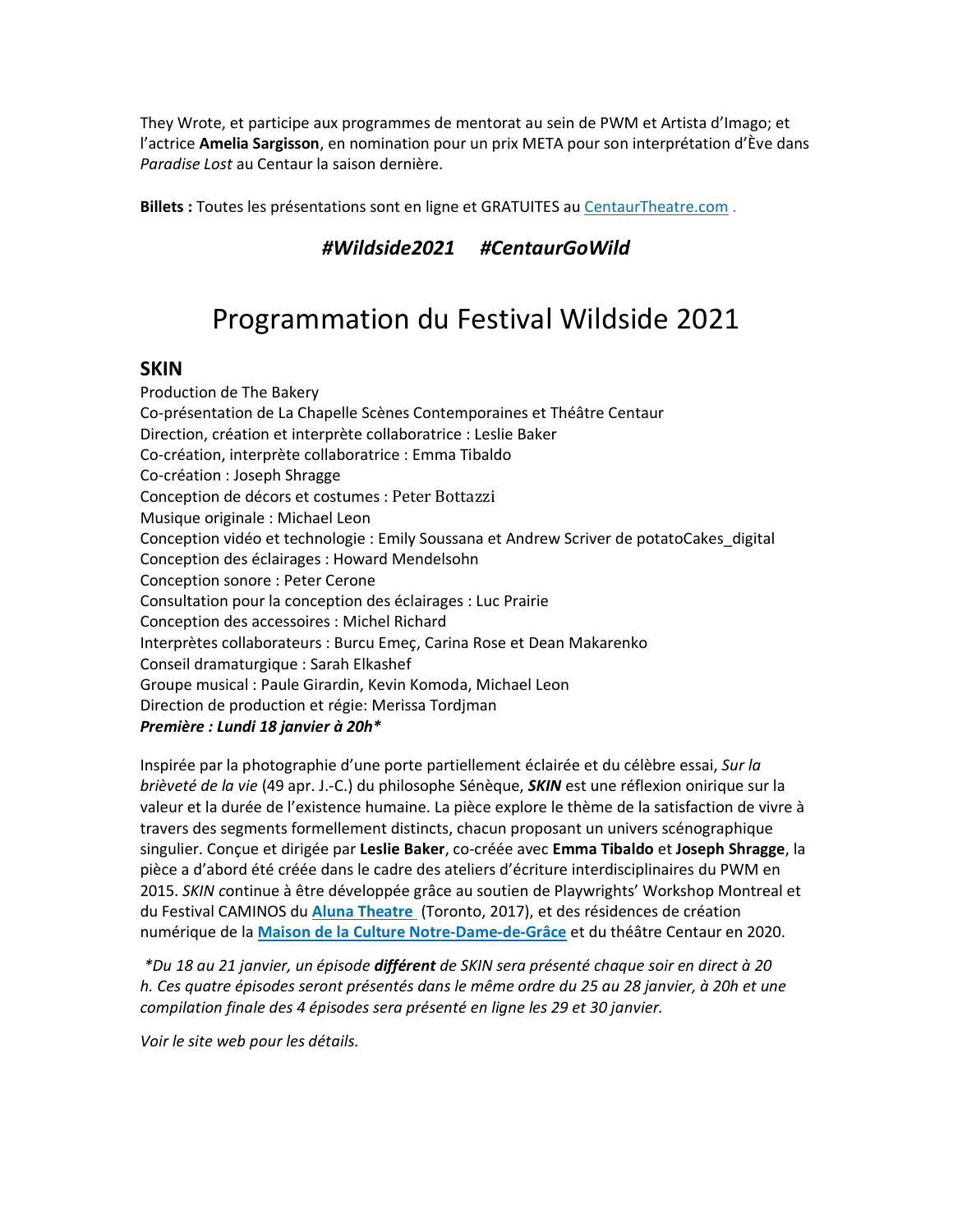## *The Whiteface Cabaret*

Production de Whiteface Productions Création et interprétation : Lady Vanessa Cardona et Todd Houseman **Première : mardi 12 janvier à 19 h**

### *« Whiteface » est un commentaire mordant sur l'appropriation de la culture autochtone, la colonisation et la recherche d'identité sur fond de traumatisme, et si cela ne suffit pas à vous convaincre, c'est aussi hilarant!*

*– Frances Koncan, critique de la version complète de la pièce Whiteface, Winnipeg Free Press, 2018*

Né de la pièce *Whiteface*, des mêmes créateurs, *The Whiteface Cabaret* est un récit sur l'appropriation, une prestation numérique mettant en scène des masques, de la danse, la peur existentielle et plus encore! Cette collaboration transcontinentale sera diffusée directement dans les salons pour éblouir les spectateurs par ses envolées sur la race et la politique.

### *Black Balloon: Leila*

Production : NUAJ Écriture, mise en scène et conception; Sophie El Assaad, adapté du texte original *La Passion de Jeanne d'Arc* de Carl Theodor Dreyer & Joseph Delteil

Conception d'éclairages: Darah Miah Conception des costumes: Sophie El Assaad Conception des projections: Adam Walters Chorégraphie: Nasim Lootij, Maria Marsli & Meagan Schroeder Assistance à la production: Darah Miah Interprétation : Chadia Kikondjo, Maria Marsli, Kimia Pourazar & Meagan Schroeder

### **Première : Mercredi 13 janvier à 19 h**

### *« Cette pièce magique a un grand potentiel, et c'est sans aucun doute mon coup de cœur du premier Portico Project »*

*– Camila Fitzgibbon, critique de la production présentée lors du Portico Project du Centaur, Montreal Theatre Hub, 2020*

Aux prises avec la recherche de son identité, Leila rêve d'une réalité alternative; celle qui l'aidera à sortir de son état de désillusionnement afin de pouvoir se réapproprier son esprit, son corps et son estime de soi. Inspiré du film de Carl Theodor Dreyer de 1928, *La Passion de Jeanne d'Arc*.

*Leila* est une adaptation poétique d'une pièce en développement intitulée *Black Balloon*, produite avec le soutien du gouvernement du Québec, de la Ville de Montréal dans le cadre de l'Entente sur le développement culturel de Montréal, et du Conseil des arts du Canada. Black Balloon est en création depuis 2017, par le biais de la Cellule des jeunes créateurs de Playwrights' Workshop Montréal et a obtenu une résidence culturelle du programme Montréal Arts interculturels de 2019 à 2021.

# *453 St-François-Xavier: a building. a future. an audio tour*

Texte : Greg MacArthur